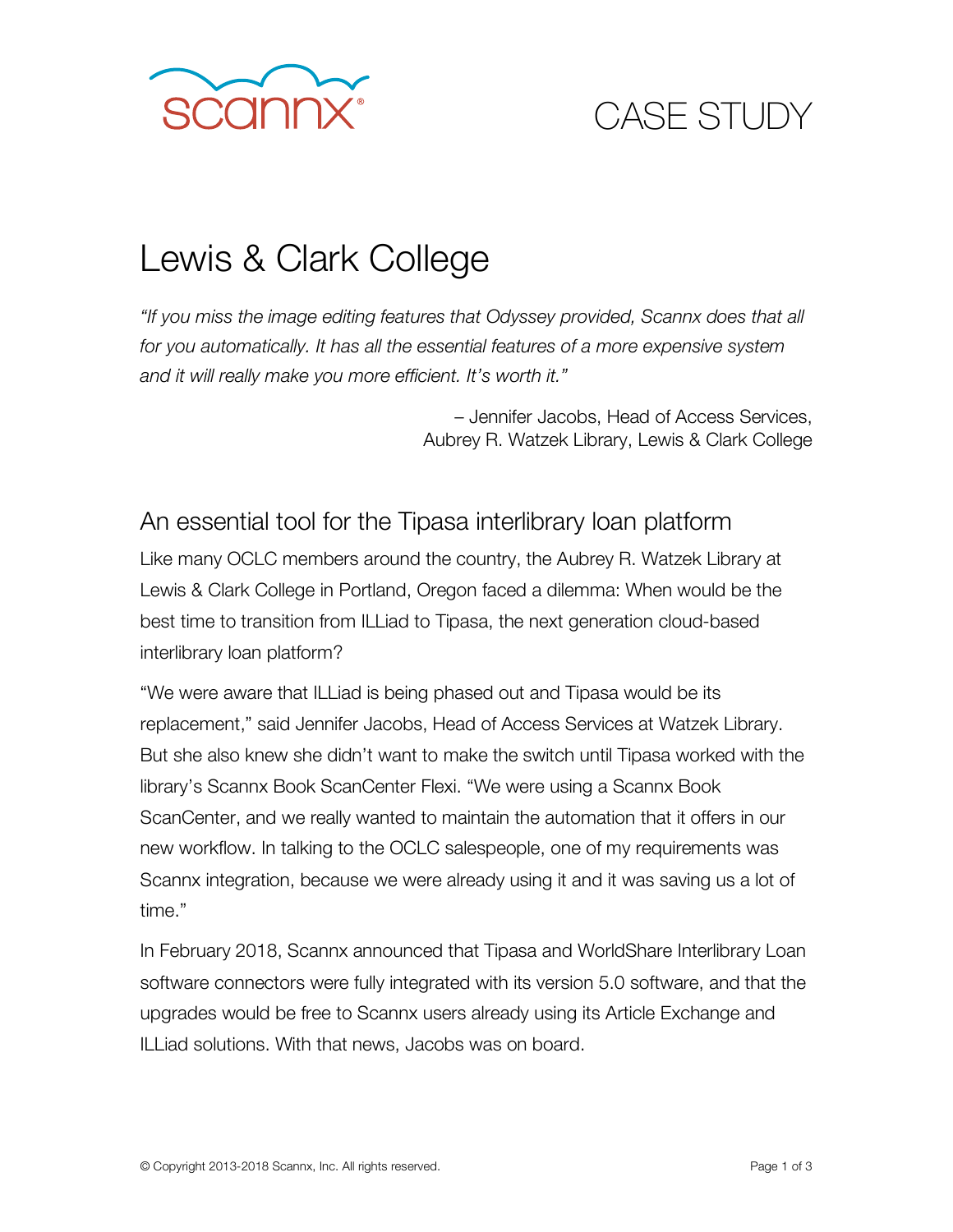

# CASE STUDY

The Scannx team helped Lewis & Clark make the switch to Tipasa and she was thrilled with the experience. "Once we got a couple things straightened out, it was a very easy switch," said Jacobs. "It was all done on the back end. All I had to do was configure a new Tipasa button on the Scannx interface and it just magically worked."

Thanks to the Scannx Tipasa integration, the interlibrary loan workflow for Lewis & Clark College has improved. "We like that Tipasa is cloud-based, as opposed to ILLiad which was client-based," said Jacobs. "It simplifies the borrowing processing by reducing the need to move requests through various queues, which makes for a more streamlined process. It is also integrated with the WorldCat Knowledge Base, which allows us to easily identify articles in our local collection and provides deep links to those articles."

### Scannx: The cloud solution's silver lining

But in the move to the cloud, some of the ILLiad functionality was lost. "One of those things was image editing, but the Scannx makes up for that," she said. "It crops and rotates the image without you having to touch anything, and you can reorder and delete pages as needed. It also automatically uploads the scanned file to Article Exchange and updates the request status in Tipasa."

Another potential pitfall is that Tipasa relies on Article Exchange to share electronic documents. "If you're not careful, you can pretty easily upload the wrong document," said Jacobs. "The Scannx integration with Tipasa automates that workflow, which makes it easier for our student workers to learn, so we can delegate more to them as a result."

There was a reason Jacobs insisted that the Scannx Book ScanCenter be part of any change to Lewis & Clark's interlibrary loan process. In the two years since the library first got the scanner, she's come to rely on the electronic document system's powerful, yet easy-to-use features. Scannx enables anyone to scan books,